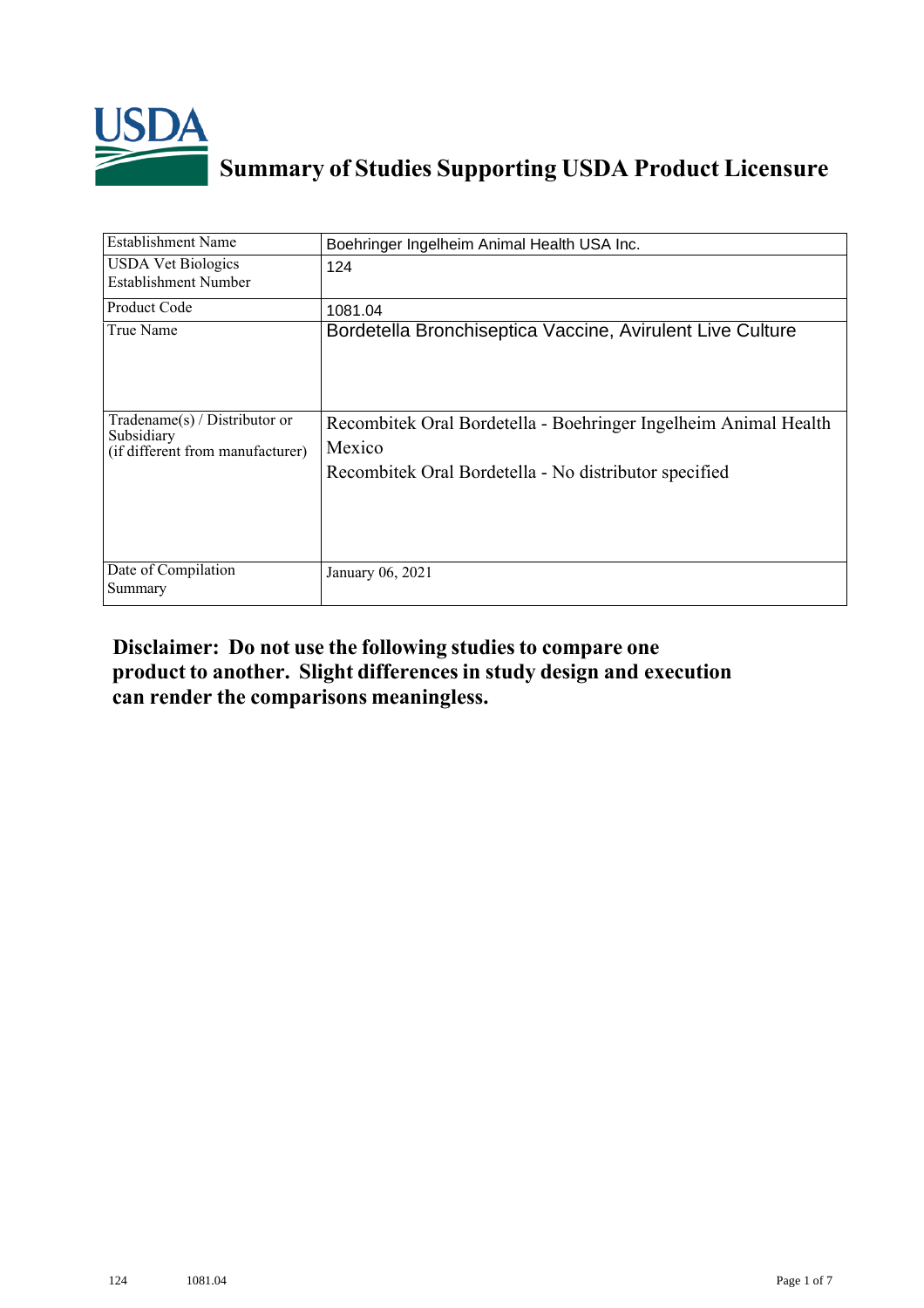| <b>Study Type</b>              | Efficacy                                                           |  |  |  |  |  |  |
|--------------------------------|--------------------------------------------------------------------|--|--|--|--|--|--|
| <b>Pertaining to</b>           | Bordetella bronchiseptica                                          |  |  |  |  |  |  |
| <b>Study Purpose</b>           | Demonstrate efficacy against respiratory disease due to Bordetella |  |  |  |  |  |  |
|                                | bronchiseptica                                                     |  |  |  |  |  |  |
| <b>Product Administration</b>  | One dose administered orally                                       |  |  |  |  |  |  |
| <b>Study Animals</b>           | Eight week old dogs divided into two groups:                       |  |  |  |  |  |  |
|                                | Group 1 vaccinated                                                 |  |  |  |  |  |  |
|                                | Group 2 placebo (control) vaccine                                  |  |  |  |  |  |  |
| <b>Challenge Description</b>   | Bordetella bronchiseptica administered 5 weeks post vaccination    |  |  |  |  |  |  |
| <b>Interval observed after</b> | During the two-week post-challenge observation period, the dogs    |  |  |  |  |  |  |
| challenge                      | were observed twice a day.                                         |  |  |  |  |  |  |
| <b>Results</b>                 | Vaccinates and controls were evaluated based on coughing on at     |  |  |  |  |  |  |
|                                | least two consecutive days during the post-challenge observation   |  |  |  |  |  |  |
|                                | period.                                                            |  |  |  |  |  |  |
|                                |                                                                    |  |  |  |  |  |  |
|                                | Vaccinates: 1/16                                                   |  |  |  |  |  |  |
|                                | Controls: $12/16$                                                  |  |  |  |  |  |  |
|                                |                                                                    |  |  |  |  |  |  |
|                                | Raw data on next page.                                             |  |  |  |  |  |  |
|                                |                                                                    |  |  |  |  |  |  |
|                                |                                                                    |  |  |  |  |  |  |
|                                |                                                                    |  |  |  |  |  |  |
|                                |                                                                    |  |  |  |  |  |  |
|                                |                                                                    |  |  |  |  |  |  |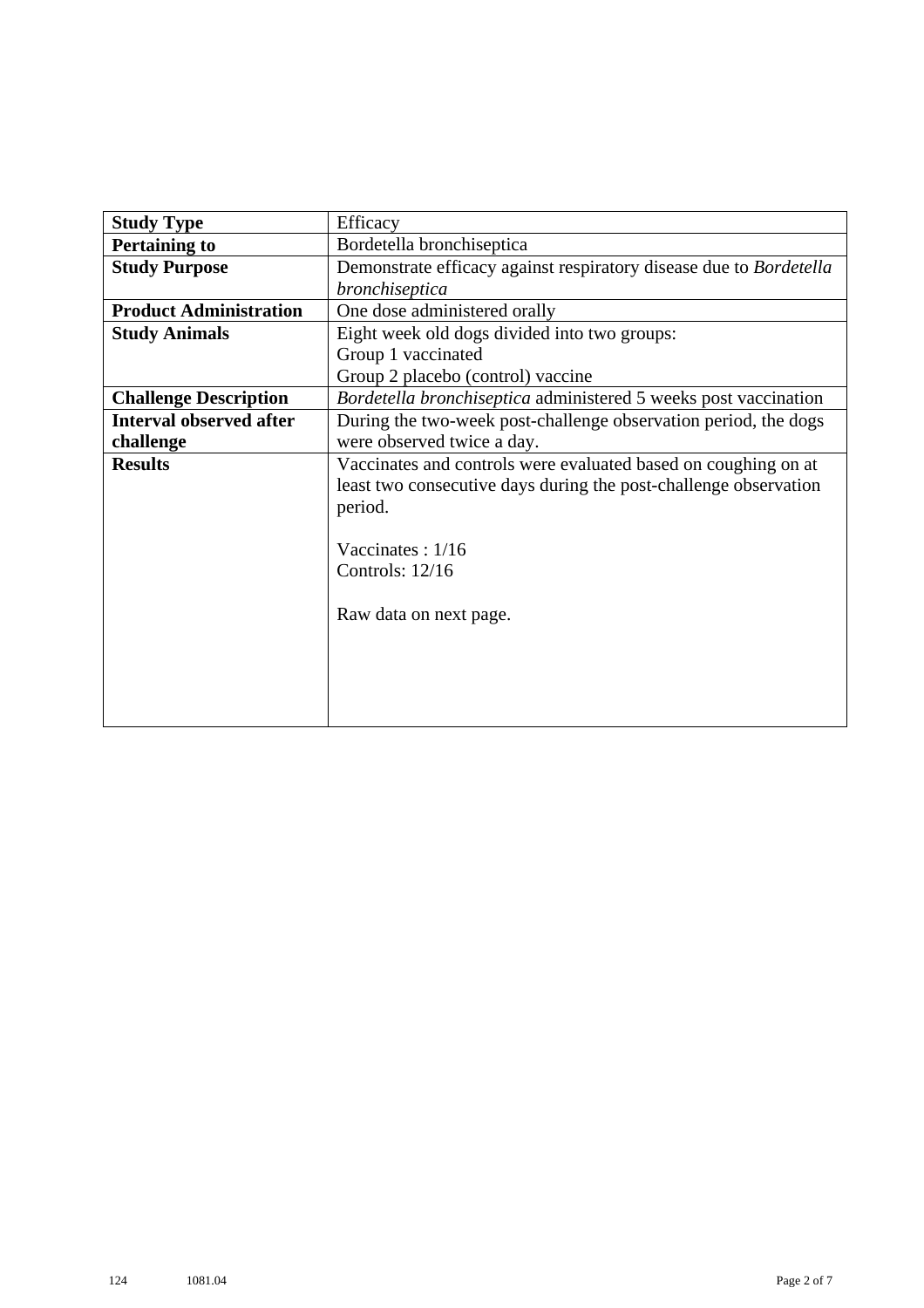|                           |                                             |                                                                         | Cough observed on the indicated Days<br><b>Post-Challenge in Control Group</b> |             |              |                 |              |              |              |             |              |              |              |             |                                    |  |
|---------------------------|---------------------------------------------|-------------------------------------------------------------------------|--------------------------------------------------------------------------------|-------------|--------------|-----------------|--------------|--------------|--------------|-------------|--------------|--------------|--------------|-------------|------------------------------------|--|
|                           |                                             |                                                                         |                                                                                |             |              |                 |              |              |              |             |              |              |              |             | 0 1 2 3 4 5 6 7 8 9 10 11 12 13 14 |  |
|                           | Dog ID                                      |                                                                         |                                                                                |             |              |                 |              |              |              |             |              |              |              |             |                                    |  |
|                           | 1                                           |                                                                         |                                                                                |             |              | c c c c c c c c |              |              |              |             |              |              |              |             |                                    |  |
|                           | $\overline{\mathbf{2}}$                     |                                                                         |                                                                                |             |              |                 |              |              |              |             |              |              |              |             |                                    |  |
|                           | $\mathbf{3}$                                |                                                                         |                                                                                |             |              | $\mathbf C$     | $\mathsf C$  |              | $\mathsf{C}$ | $\mathsf C$ |              |              |              |             |                                    |  |
|                           | $\overline{\mathbf{4}}$                     |                                                                         |                                                                                | c c c       |              |                 | $\mathbf C$  | $\mathsf C$  |              | $\mathsf C$ |              |              |              |             |                                    |  |
|                           | $\overline{\mathbf{5}}$                     |                                                                         |                                                                                |             |              |                 | $\mathsf{C}$ | $\mathsf C$  |              |             | $\mathsf C$  |              | $\mathsf C$  |             |                                    |  |
|                           | $\bf 6$                                     |                                                                         |                                                                                |             |              |                 | $\mathbf C$  | $\mathsf{C}$ | $\mathsf C$  |             |              |              |              |             |                                    |  |
|                           | $\overline{7}$                              |                                                                         |                                                                                |             |              |                 |              |              |              |             |              |              |              |             |                                    |  |
|                           | 8                                           |                                                                         |                                                                                |             | $\mathsf C$  |                 | $\mathsf C$  | $\mathbf C$  | $\mathsf C$  |             |              |              |              |             |                                    |  |
|                           | $\overline{9}$                              |                                                                         |                                                                                | $\mathsf C$ | $\mathbf C$  | $\mathbf C$     | c c          |              | c c          |             | $\mathbf{C}$ | $\mathbf C$  | $\mathsf C$  | $\mathbf C$ |                                    |  |
|                           | 10                                          |                                                                         |                                                                                |             |              | $\mathsf C$     | $\mathsf{C}$ |              | $\mathsf C$  |             | $\mathsf C$  |              | $\mathsf{C}$ |             |                                    |  |
|                           | 11                                          |                                                                         |                                                                                |             |              |                 |              |              |              |             |              |              |              |             |                                    |  |
|                           | 12                                          |                                                                         |                                                                                |             | $\mathsf C$  | ${\bf C}$       | $\mathsf C$  | $\mathsf C$  |              | $\mathsf C$ | $\mathbf C$  |              |              |             |                                    |  |
|                           | 13                                          |                                                                         |                                                                                |             |              |                 |              |              | $\mathsf{C}$ | $\mathbf C$ | $\mathbf C$  | $\mathsf{C}$ | $\mathsf{C}$ |             |                                    |  |
|                           | 14                                          |                                                                         |                                                                                |             | $\mathsf{C}$ |                 | $\mathsf{C}$ |              | $\mathsf{C}$ |             |              |              |              |             |                                    |  |
|                           | 15                                          |                                                                         |                                                                                |             |              | $\mathsf C$     |              |              |              |             | $\mathsf C$  |              | $\mathsf C$  | $\mathsf C$ |                                    |  |
|                           | 16                                          |                                                                         |                                                                                |             |              | c c c c c c c   |              |              |              |             |              |              |              |             |                                    |  |
|                           |                                             | Cough observed on the indicated Days<br>Post-Challenge in Vaccine Group |                                                                                |             |              |                 |              |              |              |             |              |              |              |             |                                    |  |
|                           |                                             |                                                                         |                                                                                |             |              |                 |              |              |              |             |              |              |              |             |                                    |  |
|                           |                                             |                                                                         |                                                                                |             |              |                 |              |              |              |             |              |              |              |             | 0 1 2 3 4 5 6 7 8 9 10 11 12 13 14 |  |
|                           | Dog ID                                      |                                                                         |                                                                                |             |              |                 |              |              |              |             |              |              |              |             |                                    |  |
|                           | 1                                           |                                                                         |                                                                                |             |              |                 |              |              |              |             |              |              |              |             |                                    |  |
|                           | $\overline{\mathbf{2}}$                     |                                                                         |                                                                                |             |              |                 |              |              |              |             |              |              |              |             |                                    |  |
|                           | $\overline{\mathbf{3}}$                     |                                                                         |                                                                                |             |              |                 |              |              |              |             |              |              |              |             |                                    |  |
|                           | $\overline{\mathbf{4}}$                     |                                                                         |                                                                                |             |              |                 |              |              |              |             |              |              |              |             |                                    |  |
|                           | $\overline{5}$                              |                                                                         |                                                                                |             | $\mathsf{C}$ |                 |              | c c c        |              |             |              |              |              |             |                                    |  |
|                           | $6\phantom{a}$                              |                                                                         |                                                                                |             |              |                 |              |              |              |             | $\mathsf{C}$ |              |              |             |                                    |  |
|                           | $\overline{\mathbf{r}}$<br>8                |                                                                         |                                                                                |             |              |                 |              |              |              |             |              |              |              |             |                                    |  |
|                           | 9                                           |                                                                         |                                                                                |             |              |                 |              |              |              |             |              |              |              |             |                                    |  |
|                           | 10                                          |                                                                         |                                                                                |             |              |                 |              |              |              |             |              |              |              |             |                                    |  |
|                           | 11                                          |                                                                         |                                                                                |             |              |                 |              |              |              |             |              |              |              | $\mathsf C$ |                                    |  |
|                           | 12                                          |                                                                         |                                                                                |             |              |                 |              | $\mathsf{C}$ |              |             |              |              |              |             |                                    |  |
|                           | 13                                          |                                                                         |                                                                                |             |              |                 |              |              |              |             |              |              |              |             |                                    |  |
|                           | 14                                          |                                                                         |                                                                                |             |              |                 |              |              |              |             |              | $\mathsf C$  |              |             |                                    |  |
|                           | 15                                          |                                                                         |                                                                                |             |              |                 |              |              |              |             |              |              |              |             |                                    |  |
|                           | 16                                          |                                                                         |                                                                                |             |              |                 |              |              |              | C           |              |              |              |             |                                    |  |
| <b>USDA Approval Date</b> | $C = \text{cough observed}$<br>May 20, 2016 |                                                                         |                                                                                |             |              |                 |              |              |              |             |              |              |              |             |                                    |  |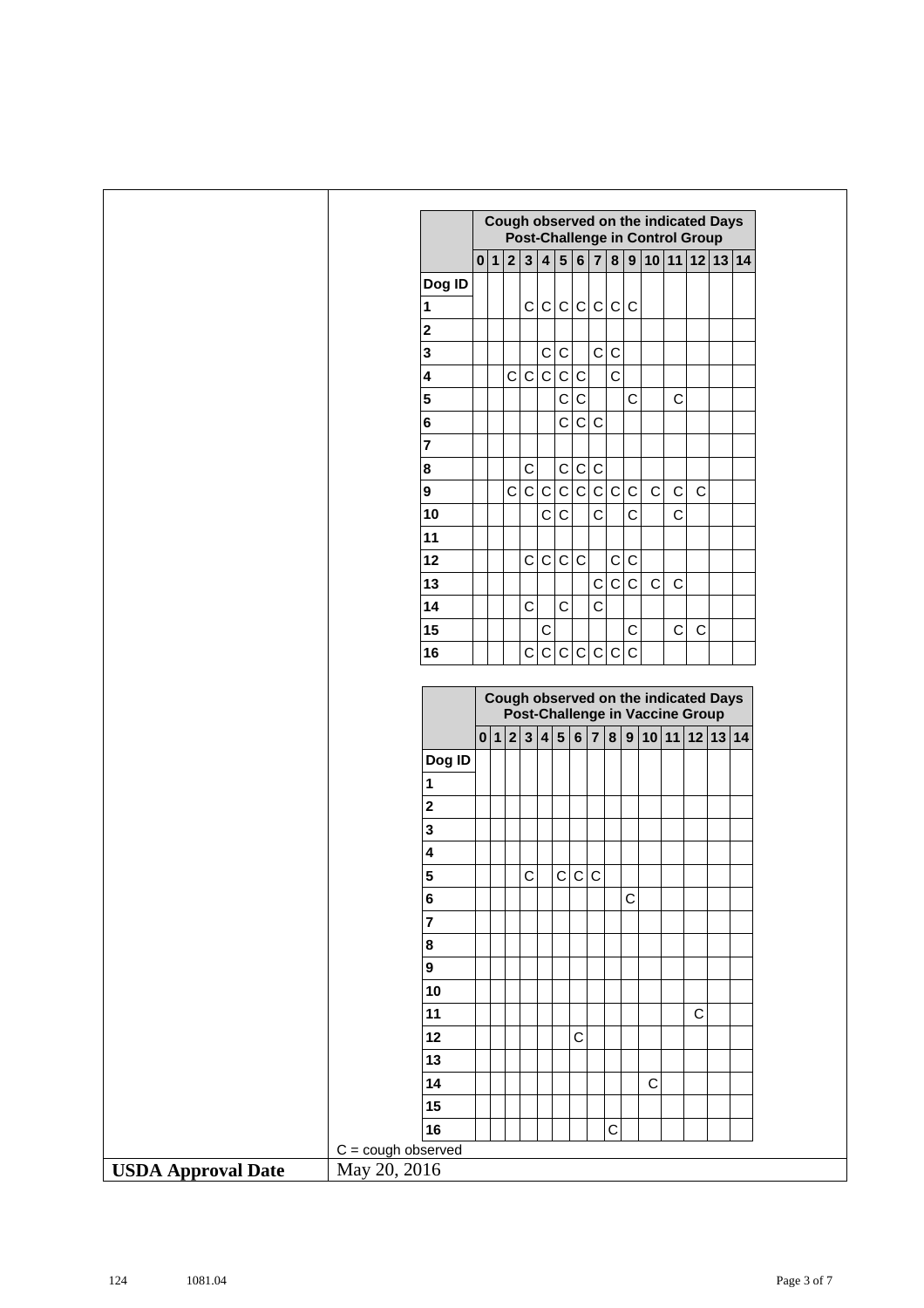| <b>Study Type</b>            | Efficacy                                                                                                                                                                                                                                                                                                                                       |
|------------------------------|------------------------------------------------------------------------------------------------------------------------------------------------------------------------------------------------------------------------------------------------------------------------------------------------------------------------------------------------|
| <b>Pertaining to</b>         | Bordetella bronchiseptica                                                                                                                                                                                                                                                                                                                      |
| <b>Study Purpose</b>         | Demonstrate efficacy against respiratory disease due to Bordetella                                                                                                                                                                                                                                                                             |
|                              | bronchiseptica                                                                                                                                                                                                                                                                                                                                 |
| Product                      | One dose administered orally                                                                                                                                                                                                                                                                                                                   |
| <b>Administration</b>        |                                                                                                                                                                                                                                                                                                                                                |
| <b>Study Animals</b>         | Eight week old dogs divided into two groups:                                                                                                                                                                                                                                                                                                   |
|                              | Group 1 vaccinated                                                                                                                                                                                                                                                                                                                             |
|                              | Group 2 placebo (control) vaccine                                                                                                                                                                                                                                                                                                              |
| <b>Challenge</b>             | Bordetella bronchiseptica administered $\sim$ 13 months post vaccination                                                                                                                                                                                                                                                                       |
| <b>Description</b>           | (Day 406 after vaccination)                                                                                                                                                                                                                                                                                                                    |
| <b>Interval</b>              | During the two-week post-challenge observation period, the dogs were                                                                                                                                                                                                                                                                           |
| observed after               | observed twice a day.                                                                                                                                                                                                                                                                                                                          |
| challenge                    |                                                                                                                                                                                                                                                                                                                                                |
| <b>Results</b>               | Vaccinates and controls were evaluated based on coughing on at least two<br>consecutive days during the post-challenge observation period. A dog was<br>considered coughing for a day if it was observed during either the AM or<br>PM observation with spontaneous cough.<br>Vaccinates : $0/17$<br>Controls: 13/17<br>Raw data on next page. |
| <b>USDA Approval</b><br>Date | April 24, 2020                                                                                                                                                                                                                                                                                                                                 |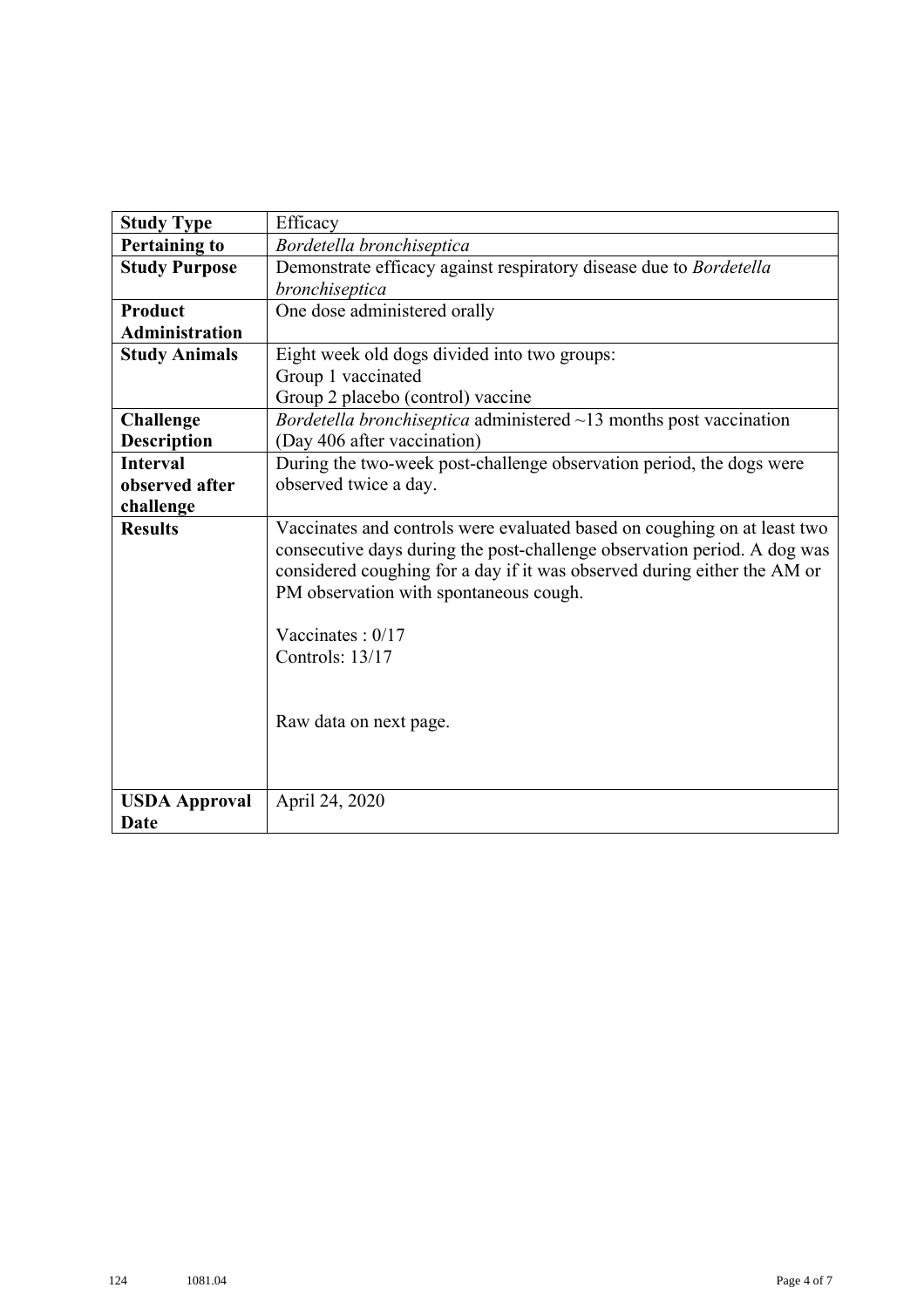|     |     |           | Cough observed on the indicated Days Post-Challenge in the Control Group<br><b>Animal ID</b> |                |                |                         |                |                |                |                |                |             |             |                                                   |                         |                |              |                |                |
|-----|-----|-----------|----------------------------------------------------------------------------------------------|----------------|----------------|-------------------------|----------------|----------------|----------------|----------------|----------------|-------------|-------------|---------------------------------------------------|-------------------------|----------------|--------------|----------------|----------------|
|     |     | <b>OP</b> | 1                                                                                            | $\mathbf{2}$   | 3              | $\overline{\mathbf{4}}$ | 5              | $6\phantom{1}$ | $\overline{7}$ | 8              | 9              | 10          | 11          | 12                                                | 13                      | 14             | 15           | 16             | 17             |
|     |     | AM        | 0                                                                                            | $\mathbf 0$    | $\mathbf 0$    | 0                       | 0              | 0              | $\mathbf 0$    | $\mathbf 0$    | $\mathbf 0$    | $\mathbf 0$ | $\mathbf 0$ | 0                                                 | 0                       | 1              | 0            | 0              | 0              |
|     | 407 | <b>PM</b> | 0                                                                                            | 0              | 0              | 0                       | 0              | 0              | 0              | 0              | 0              | 0           | 0           | 0                                                 | 0                       | 1              | 0            | 0              | 1              |
|     |     | AM        | $\mathbf{1}$                                                                                 | $\mathbf 0$    | $\mathbf 0$    | 0                       | 0              | 0              | $\mathbf 0$    | $\mathbf 0$    | 0              | 0           | $\mathbf 0$ | $\mathbf{1}$                                      | $\overline{1}$          | $\mathbf 0$    | $\pmb{0}$    | 0              | 1              |
|     | 408 | PM        | $\mathbf{1}$                                                                                 | 0              | $\mathbf{1}$   | 0                       | 0              | 0              | $\overline{1}$ | 0              | 0              | 0           | $\pmb{0}$   | 1                                                 | $\overline{1}$          | 0              | 1            | 0              | $\overline{1}$ |
|     |     | AM        | $\overline{1}$                                                                               | $\overline{1}$ | $\overline{1}$ | 0                       | $\mathbf{1}$   | 0              | $\overline{1}$ | 0              | 0              | $\mathbf 0$ | 0           | 1                                                 | 1                       | 1              | 1            | 0              | $\mathbf{1}$   |
|     | 409 | <b>PM</b> | $\mathbf{1}$                                                                                 | $\mathbf 0$    | $\mathbf 0$    | 0                       | $\mathbf{1}$   | $\overline{1}$ | $\overline{1}$ | 0              | $\overline{1}$ | $\mathbf 0$ | 0           | 1                                                 | $\overline{1}$          | 1              | 1            | 1              | 1              |
|     |     | AM        | $\mathbf{1}$                                                                                 | $\mathbf 0$    | $\overline{1}$ | 0                       | 1              | 0              | $\mathbf 0$    | 0              | 0              | 0           | 0           | 1                                                 | 1                       | 1              | 1            | 1              | 1              |
|     | 410 | <b>PM</b> | $\overline{1}$                                                                               | $\overline{1}$ | $\overline{1}$ | 0                       | $\overline{1}$ | 0              | $\overline{1}$ | $\overline{1}$ | $\overline{1}$ | $\mathbf 0$ | $\mathbf 0$ | $\mathbf{1}$                                      | $\overline{1}$          | $\overline{1}$ | 1            | $\overline{1}$ | $\mathbf{1}$   |
|     | 411 | AM        | $\mathbf{1}$                                                                                 | 1              | 1              | 1                       | 1              | $\mathbf{1}$   | 1              | 0              | 0              | 0           | 0           | 1                                                 | 1                       | 1              | 1            | 1              | 1              |
|     |     | <b>PM</b> | $\overline{1}$                                                                               | $\mathbf{1}$   | 1              | 0                       | 1              | $\overline{1}$ | $\overline{1}$ | 0              | $\overline{1}$ | 0           | 0           | $\mathbf{1}$                                      | $\overline{1}$          | 1              | 1            | 1              | $\overline{1}$ |
|     | 412 | AM        | 1                                                                                            | 1              | 1              | 0                       | 1              | $\overline{1}$ | $\mathbf{1}$   | 0              | $\mathbf{1}$   | 0           | 0           | 1                                                 | 1                       | 1              | 1            | 1              | $\mathbf 0$    |
|     |     | <b>PM</b> | $\mathbf{1}$                                                                                 | 1              | 1              | 0                       | 1              | 1              | 0              | 0              | 0              | $\mathbf 0$ | 0           | 1                                                 | 1                       | 1              | 0            | 1              | 1              |
|     | 413 | AM        | $\mathbf{1}$                                                                                 | 1              | 1              | 0                       | 1              | 0              | $\overline{1}$ | 0              | $\mathbf 0$    | $\mathbf 0$ | 0           | 1                                                 | $\overline{1}$          | 1              | 1            | 1              | 1              |
| Day |     | <b>PM</b> | $\mathbf{1}$                                                                                 | 1              | 1              | 0                       | 1              | $\overline{1}$ | 0              | 0              | 0              | 0           | 0           | 1                                                 | $\overline{1}$          | 1              | 1            | 1              | 1              |
|     | 414 | AM        | $\mathbf{1}$                                                                                 | $\mathbf 0$    | $\overline{1}$ | 0                       | 1              | $\overline{1}$ | 0              | 0              | $\mathbf 0$    | $\mathbf 0$ | $\mathbf 0$ | $\mathbf{1}$                                      | $\overline{1}$          | 1              | 1            | 1              | 1              |
|     |     | PM        | $\mathbf{1}$                                                                                 | $\mathbf{1}$   | 1              | 0                       | $\overline{1}$ | 0              | $\overline{1}$ | 0              | 0              | 0           | 0           | $\overline{1}$                                    | 0                       | $\mathbf{1}$   | 1            | $\overline{1}$ | $\mathbf{1}$   |
|     | 415 | AM        | 0                                                                                            | 1              | 1              | 0                       | 0              | 0              | $\overline{1}$ | 0              | 0              | $\mathbf 0$ | $\pmb{0}$   | $\mathbf 0$                                       | $\overline{\mathbf{1}}$ | 0              | 1            | 0              | 1              |
|     |     | PM        | $\mathbf{1}$                                                                                 | 1              | 1              | 0                       | 0              | 0              | 0              | 0              | $\mathbf 0$    | $\mathbf 0$ | 0           | 0                                                 | 1                       | 1              | 1            | 1              | 1              |
|     | 416 | AM        | $\mathbf{1}$                                                                                 | 0              | 0              | 0                       | $\mathbf{1}$   | 0              | 1              | 0              | 0              | 0           | 0           | 1                                                 | 1                       | 1              | 1            | 0              | 1              |
|     |     | <b>PM</b> | $\overline{1}$                                                                               | $\overline{1}$ | $\mathbf{1}$   | 0                       | $\overline{1}$ | 0              | 0              | 0              | $\mathbf 0$    | $\mathbf 0$ | $\mathbf 0$ | $\overline{1}$                                    | $\overline{1}$          | 0              | 1            | 0              | $\mathbf{1}$   |
|     | 417 | AM        | 0                                                                                            | 1              | 0              | 0                       | 0              | 0              | $\overline{1}$ | 0              | 0              | 0           | 0           | 1                                                 | 0                       | 1              | 0            | 1              | 1              |
|     |     | <b>PM</b> | 0                                                                                            | $\overline{1}$ | $\mathbf 0$    | 0                       | 0              | 0              | $\overline{1}$ | 0              | 0              | $\mathbf 0$ | 0           | $\mathbf{1}$                                      | $\overline{1}$          | $\mathbf 0$    | 0            | 1              | $\mathbf{1}$   |
|     | 418 | AM        | 0                                                                                            | 1              | 0              | 0                       | 0              | 0              | 0              | 0              | 0              | 0           | 0           | 1                                                 | 0                       | 0              | 0            | 0              | 1              |
|     |     | <b>PM</b> | 1                                                                                            | 1              | 1              | 0                       | 1              | 0              | 0              | 0              | 0              | 0           | 0           | 1                                                 | 1                       | 0              | 0            | 0              | $\overline{1}$ |
|     | 419 | AM        | 0                                                                                            | 1              | 0              | 0                       | $\pmb{0}$      | 0              | 0              | 0              | 0              | 0           | $\pmb{0}$   | 1                                                 | 1                       | $\pmb{0}$      | 0            | 0              | 1              |
|     |     | <b>PM</b> | $\mathbf{1}$                                                                                 | 0              | $\pmb{0}$      | 0                       | 0              | 0              | $\mathbf{1}$   | 0              | 0              | $\pmb{0}$   | $\pmb{0}$   | $\pmb{0}$                                         | $\mathbf{1}$            | $\pmb{0}$      | $\mathbf{1}$ | 0              | $\mathbf{1}$   |
|     | 420 | AM        | $\pmb{0}$                                                                                    | 0              | 0              | 0                       | 0              | 0              | 0              | 0              | 0              | $\pmb{0}$   | $\pmb{0}$   | $\overline{1}$                                    | $\pmb{0}$               | $\pmb{0}$      | 0            | $\overline{1}$ | 0              |
|     |     | <b>PM</b> | 1                                                                                            | 0              | $\pmb{0}$      | 0                       | $\overline{1}$ | 0              | $\overline{1}$ | 0              | 0              | $\pmb{0}$   | $\pmb{0}$   | $\pmb{0}$                                         | $\pmb{0}$               | $\pmb{0}$      | 0            | 0              | $\overline{1}$ |
|     |     |           |                                                                                              |                |                |                         |                |                |                |                |                |             |             | 1 = cough observed during observation period (OP) |                         |                |              |                |                |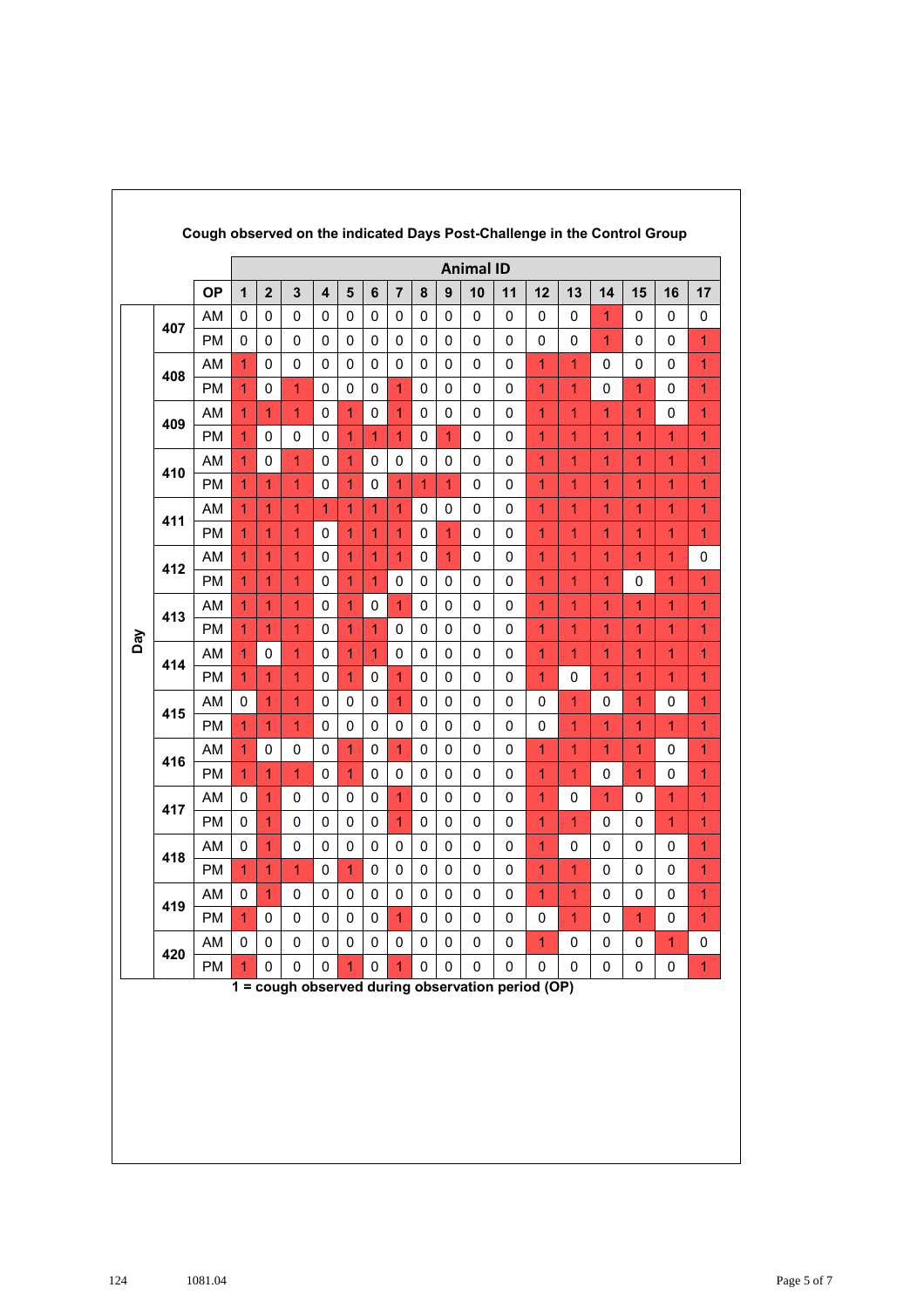|     |     | Cough observed on the indicated Days Post-Challenge in the Vaccine Group |              |                         |              |                         |                         |                |                |             |              |    |                                                   |             |             |             |             |             |             |
|-----|-----|--------------------------------------------------------------------------|--------------|-------------------------|--------------|-------------------------|-------------------------|----------------|----------------|-------------|--------------|----|---------------------------------------------------|-------------|-------------|-------------|-------------|-------------|-------------|
|     |     |                                                                          |              | <b>Animal ID</b>        |              |                         |                         |                |                |             |              |    |                                                   |             |             |             |             |             |             |
|     |     | <b>OP</b>                                                                | $\mathbf{1}$ | $\overline{\mathbf{2}}$ | $\mathbf{3}$ | $\overline{\mathbf{4}}$ | $\overline{\mathbf{5}}$ | $6\phantom{1}$ | $\overline{7}$ | 8           | $\mathbf{9}$ | 10 | 11                                                | 12          | 13          | 14          | 15          | 16          | 17          |
|     | 407 | AM                                                                       | 0            | 0                       | 0            | 0                       | 0                       | 0              | 0              | 0           | 0            | 0  | 0                                                 | 0           | 0           | 0           | 0           | 0           | 0           |
|     |     | <b>PM</b>                                                                | $\mathbf 0$  | $\mathbf 0$             | 0            | $\mathbf 0$             | 0                       | 0              | $\mathbf 0$    | $\mathbf 0$ | 0            | 0  | 0                                                 | 0           | $\mathbf 0$ | $\mathbf 0$ | $\mathbf 0$ | 0           | 0           |
|     | 408 | AM                                                                       | 0            | 0                       | 0            | 0                       | 0                       | 0              | 0              | 0           | 0            | 0  | 0                                                 | 0           | 0           | 0           | $\pmb{0}$   | 0           | 0           |
|     |     | <b>PM</b>                                                                | 0            | $\mathbf 0$             | 0            | 0                       | 0                       | 0              | 0              | 0           | 0            | 0  | 0                                                 | 0           | 0           | 0           | 0           | 0           | 0           |
|     | 409 | AM                                                                       | 0            | $\mathbf 0$             | 0            | 0                       | 0                       | 0              | $\mathbf 0$    | $\mathbf 0$ | 0            | 0  | 0                                                 | 0           | 0           | 0           | 0           | 0           | 0           |
|     |     | <b>PM</b>                                                                | 0            | $\mathbf 0$             | 1            | 0                       | 0                       | 0              | 0              | 0           | 0            | 0  | 0                                                 | $\mathbf 0$ | 0           | 0           | 0           | 0           | 0           |
|     | 410 | AM                                                                       | 0            | 0                       | 0            | 0                       | 0                       | 0              | 0              | 0           | 0            | 0  | 0                                                 | 0           | 0           | 0           | 0           | 0           | 0           |
|     |     | РM                                                                       | 0            | 0                       | 0            | 0                       | 0                       | 0              | 0              | 0           | 0            | 0  | 0                                                 | 0           | 0           | 0           | 0           | 0           | 0           |
|     | 411 | AM                                                                       | 0            | 0                       | 0            | $\mathbf 0$             | 0                       | 0              | 0              | $\mathbf 0$ | 0            | 0  | 0                                                 | 0           | 0           | 0           | 0           | 0           | 0           |
|     |     | <b>PM</b>                                                                | 0            | 0                       | 0            | 0                       | 0                       | 0              | 0              | 0           | 0            | 0  | 0                                                 | 0           | 0           | 0           | $\pmb{0}$   | $\pmb{0}$   | 0           |
|     | 412 | AM                                                                       | 0            | $\mathbf 0$             | 0            | 0                       | $\mathbf 0$             | 0              | $\mathbf 0$    | $\mathbf 0$ | 0            | 0  | 0                                                 | 0           | $\mathbf 0$ | $\pmb{0}$   | $\mathbf 0$ | 0           | $\mathbf 0$ |
|     |     | PM                                                                       | 0            | $\mathbf 0$             | 0            | 0                       | 0                       | 0              | 0              | $\mathbf 0$ | 0            | 0  | 0                                                 | 0           | 0           | 0           | 0           | 0           | 0           |
|     | 413 | AM                                                                       | 0            | 0                       | 0            | 0                       | 0                       | 0              | 0              | 0           | 0            | 0  | 0                                                 | 0           | 0           | 0           | 0           | 0           | 0           |
| Day |     | <b>PM</b>                                                                | $\mathbf 0$  | 0                       | 0            | $\mathbf 0$             | 0                       | 0              | $\mathbf 0$    | $\mathbf 0$ | 0            | 0  | 0                                                 | 0           | $\mathbf 0$ | $\mathbf 0$ | $\mathbf 0$ | 0           | 0           |
|     |     | AM                                                                       | 0            | 0                       | 0            | 0                       | 0                       | 0              | 0              | 0           | 0            | 0  | 0                                                 | 0           | 0           | 0           | 0           | 0           | 0           |
|     | 414 | <b>PM</b>                                                                | 0            | 0                       | 0            | 0                       | 0                       | 0              | 0              | 0           | 0            | 0  | 0                                                 | 0           | 0           | 0           | 0           | 0           | 0           |
|     | 415 | AM                                                                       | 0            | 0                       | 0            | 0                       | $\mathbf 0$             | 0              | $\mathbf 0$    | $\mathbf 0$ | $\mathbf 0$  | 0  | 0                                                 | 0           | 0           | 0           | 0           | 0           | 0           |
|     |     | <b>PM</b>                                                                | 0            | 0                       | 0            | 0                       | 0                       | 0              | 0              | 0           | 0            | 0  | 0                                                 | 0           | 0           | 0           | 0           | 0           | 0           |
|     | 416 | AM                                                                       | 0            | 0                       | 0            | 0                       | 0                       | 0              | 0              | 0           | 0            | 0  | 0                                                 | $\mathbf 0$ | 0           | 0           | 0           | 0           | 0           |
|     |     | РM                                                                       | 1            | 0                       | 0            | 0                       | 0                       | 0              | 0              | 0           | 0            | 0  | 0                                                 | 0           | 0           | 0           | 0           | 0           | 0           |
|     | 417 | AM                                                                       | 0            | 0                       | 0            | $\mathbf 0$             | 0                       | 0              | 0              | $\mathbf 0$ | 0            | 0  | 0                                                 | 0           | 0           | 0           | 0           | 0           | 0           |
|     |     | <b>PM</b>                                                                | 0            | 0                       | 0            | 0                       | 0                       | 0              | 0              | 0           | 0            | 0  | 0                                                 | 0           | 0           | $\pmb{0}$   | $\pmb{0}$   | 0           | 0           |
|     | 418 | AM                                                                       | 0            | $\mathbf 0$             | 0            | 0                       | $\mathbf 0$             | 0              | $\mathbf 0$    | $\mathbf 0$ | 0            | 0  | 0                                                 | 0           | $\mathbf 0$ | 0           | $\mathbf 0$ | 0           | 0           |
|     |     | <b>PM</b>                                                                | 0            | 0                       | 0            | 0                       | 0                       | 0              | 0              | 0           | 0            | 1  | 0                                                 | 0           | 0           | 0           | 0           | 0           | 0           |
|     | 419 | AM                                                                       | 0            | 0                       | 0            | 0                       | 0                       | 0              | 0              | 0           | 0            | 0  | 0                                                 | 0           | 0           | 0           | 0           | 0           | 0           |
|     |     | PM                                                                       | $\pmb{0}$    | 0                       | 0            | 0                       | 0                       | 0              | $\mathbf 0$    | $\pmb{0}$   | $\mathbf 0$  | 0  | 0                                                 | 0           | 0           | $\mathbf 0$ | $\mathbf 0$ | $\mathbf 0$ | 0           |
|     | 420 | AM                                                                       | 0            | 0                       | 0            | 0                       | 0                       | 0              | 0              | 0           | 0            | 0  | 0                                                 | 0           | 0           | 0           | $\pmb{0}$   | 0           | 0           |
|     |     | PM                                                                       | $\pmb{0}$    | 0                       | 0            | 0                       | 0                       | $\pmb{0}$      | $\pmb{0}$      | $\pmb{0}$   | 0            | 0  | $\pmb{0}$                                         | 0           | 0           | $\pmb{0}$   | $\pmb{0}$   | $\pmb{0}$   | $\pmb{0}$   |
|     |     |                                                                          |              |                         |              |                         |                         |                |                |             |              |    | 1 = cough observed during observation period (OP) |             |             |             |             |             |             |
|     |     |                                                                          |              |                         |              |                         |                         |                |                |             |              |    |                                                   |             |             |             |             |             |             |